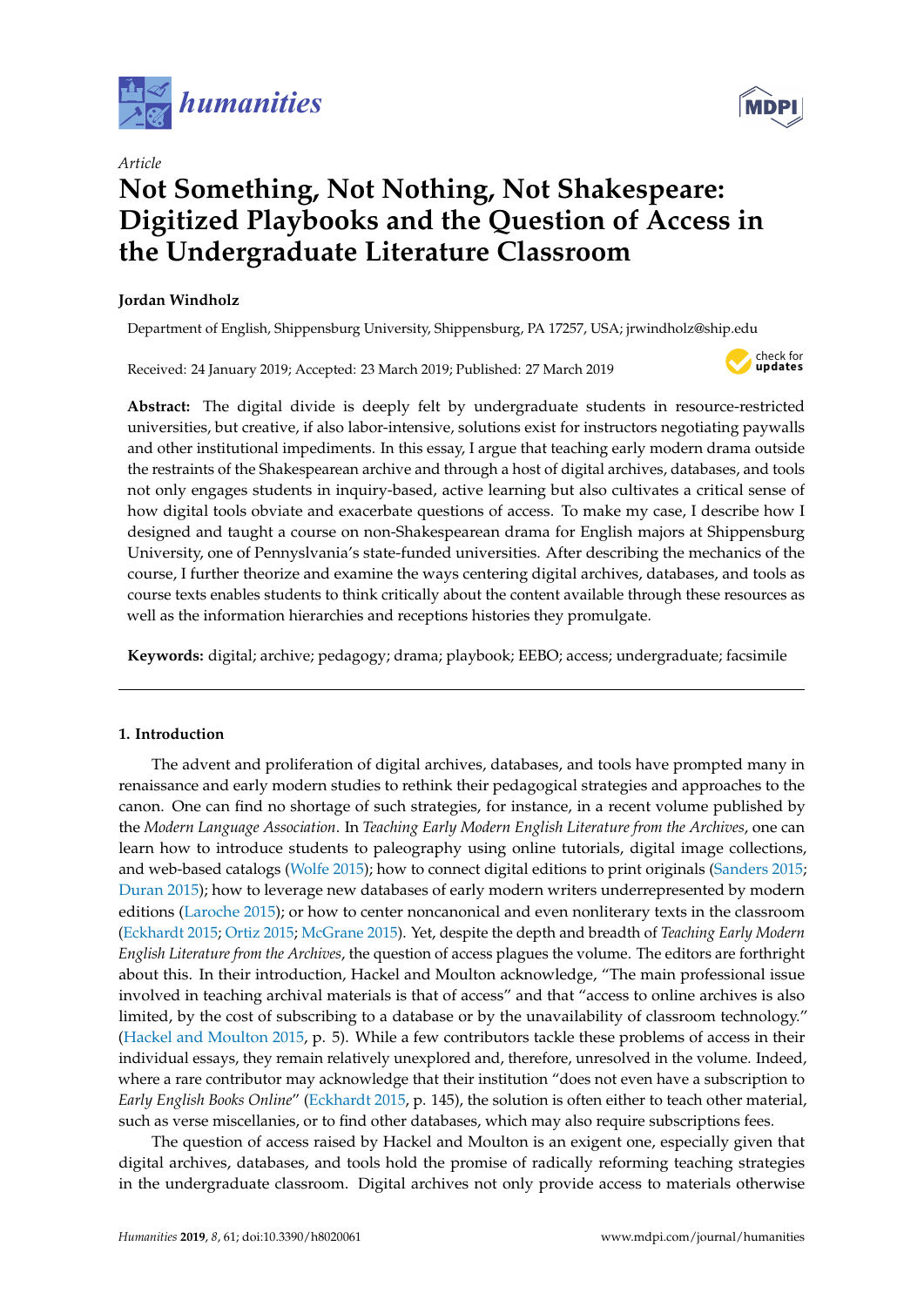inaccessible due to geographic restraints but also facilitate, as Madeline B. Gangnes has argued, modes of collaboration precluded by the space of traditional archives, special collections, and reading rooms, an affordance particularly conducive to the literature classroom [\(Gangnes](#page-12-3) [2018,](#page-12-3) p. 113). Instructors at institutions without subscriptions to such resources, such as my own, must thus confront how these limitations might compound those digital divides of "access" and "use" that Attewell documented some time ago that permeate our institutions, communities, and disciplines [\(Attewell](#page-12-4) [2001,](#page-12-4) pp. 253–54). In what follows, I propose one solution to navigating the institutional restraints through the description of a course I taught in the spring semester of 2018: "Not Shakespeare: Archives, Afterlives, and Anachronism." As an upper-level English major course on non-Shakespearean early modern English drama, the course relied exclusively on a range of digital archives, databases, and tools for the building of the course content (a full list of these resources can be found here: shipnotshakespeare.wordpress.com). Through various means of accessing these resources, my students selected the plays we would come to read over the course of the semester. Based on my experience teaching this course, I argue that centering an early modern dramatic literature course around both freely available and paywalled digital archives, databases, and tools not only enables students to engage in self-directed research but also empowers them to analyze critical issues of access surrounding these resources with which digital humanists have long grappled. I contend that if professors are serious about introducing students to the potentials of these tools, as well as the limits of them, they must strategically decenter Shakespeare from the early modern dramatic archive and enable students to replace him with texts of their own choosing. Although I can imagine adapting the structure of this course and the strategies I used for a course centered on Shakespeare, on the whole, Shakespeare's cultural ubiquity has consequential effects upon how undergraduate students conceptualize the archive. To make my case, I first explain the theoretical and practical reasons for the course's design. I then go on to explain why a course like the one I taught is particularly well-suited to cultivating student research and critical analysis of digital texts and tools alike. Finally, I end with a brief reflection on the limits of the course and where further refinement may be needed.

## **2. Not Something but Not Nothing**

My "Not Shakespeare" course derived from two interrelated concerns. The first was theoretical, and the second, though not unrelated to the first, was far more practical. I first began thinking about the course in relation to Alan Galey's recent work on new media and Shakespeare. In *The Shakespearean Archive*, Galey examines how Shakespeare has been wielded as a means to institutionalize new media and how new media, including a variety of digital archives, databases, and tools, come to reify Shakespeare's centrality in the early modern dramatic canon. Galey is interested in Shakespeare's specific role in the development and proliferation of new media as well as how Shakespeare comes to characterize and totalize the early modern archive as such. For Galey, "the Shakespearean archive" is "the imagined totality of playbooks, documents, versions, individual variants, commentaries, sources, adaptations, and other preservable records that underwrite the transmission of Shakespeare's texts" [\(Galey](#page-12-5) [2014,](#page-12-5) p. 3). As Galey observes, while such an archive is at once specific to Shakespeare, Shakespeare also "stands as an exceptional case given the degree to which his unstable textual archive is made to bear the weight of cultural heritage in the Western tradition" [\(Galey](#page-12-5) [2014,](#page-12-5) p. 3). That is to say, Shakespeare comes to have a metonymic relationship to the early modern archive and, thus, comes to haunt the archive with his name, influence, or history.

One does not have to look far to see present manifestations of the history that Galey documents. In their introduction to *Shakespeare and the Digital World*, for instance, Christie Carson and Peter Kirwan valorize this metonymic relationship between Shakespeare and the digital humanities; they "assert the mutual importance of the 'digital' as a context that influences the study of Shakespeare and, conversely, the importance of Shakespeare as a case study to understand the developing nature of the digital world" [\(Carson and Kirwan](#page-12-6) [2014,](#page-12-6) p. 1). One might more immediately point to this special issue of *Humanities*, the very title of which posits Shakespeare—who "is now fundamentally digital," as our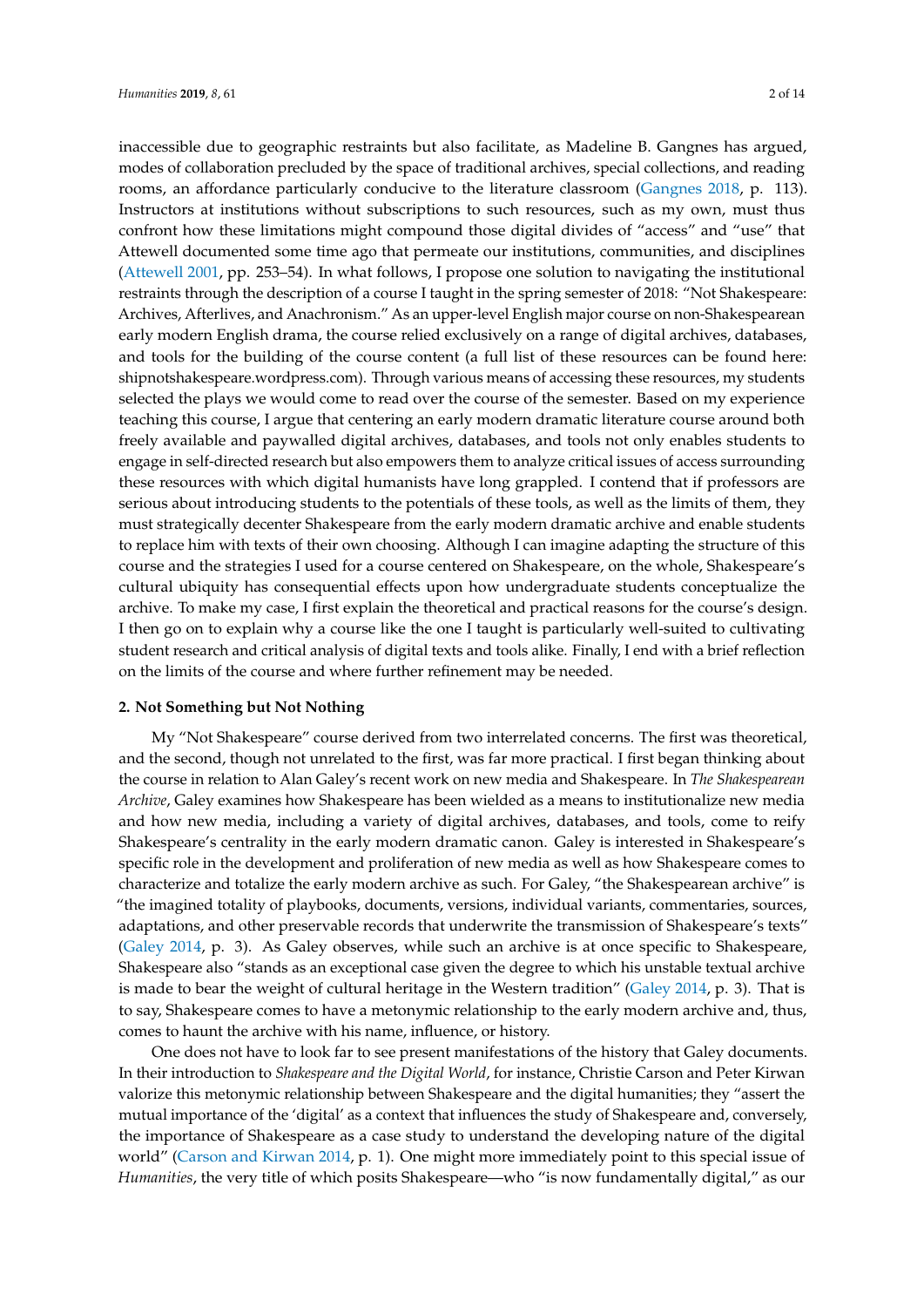editor Stephen O'Neill asserted in the original call for papers [\(O'Neill](#page-13-5) [2019\)](#page-13-5)—as the defining author of the new perspective and future directions of digital humanities work. As these two examples intimate, it is difficult to even comprehend—in the sense of "to understand" but also "to encompass"—the early modern dramatic archive outside of Shakespeare despite the fact that that archive is populated with far more playwrights and paratexts that are not Shakespearean. To be sure, there are scholars seeking to comprehend the early modern dramatic canon outside of Shakespeare—or rather, "before" him. Andy Kesson, for example, is clear about the epistemological stakes of such a project. Interested in the history of sixteenth- and seventeenth-century playhouses, Kesson observes the ways Shakespeare impedes, rather than facilitates, our knowledge about the early modern past, arguing that Shakespeare has produced "an inevitable distortion" and "effaced that which made him possible" [\(Kesson](#page-12-7) [2016\)](#page-12-7). But even Kesson's "Before Shakespeare" project [\(https://beforeshakespeare.com/\)](https://beforeshakespeare.com/) cannot escape the gravitational pull of the Shakespearean archive that Galey historicizes. Whether we like it or not, Shakespeare has come to define and, in many ways, to legitimize the field of early modern digital humanities. Yet, despite what Carson and Kirwan claim, there is no reason outside of Shakespeare's cultural hegemony to treat him and his work "as a case study to understand the developing nature of the digital world" unless we imagine that world as having already been made in his image. They more or less concede this point when they forge a strong relationship between Shakespeare and the digital humanities upon the "the sheer volume of material that is published online or in print that refers to Shakespeare" [\(Carson and Kirwan](#page-12-6) [2014,](#page-12-6) p. 1). The passive voice is telling here; it is as if Shakespeare manifests himself across the digital world without the help of institutions, academics, and other cultural actors.

There is no denying that Shakespeare is important to the digital humanities. Therefore, as Kesson observes, there is great epistemological value in militating against the centrality of Shakespeare to this field in order to see and understand what he occludes. When Kesson makes his particular conclusion of Shakespeare's distorting power over theatre history, he is following in the footsteps of a wide variety of feminists and postcolonial scholars who have long made such critiques and, in doing so, have developed digital projects—such as the Women's Writers Project (WWP, [http://www.wwp.northeastern.edu\)](http://www.wwp.northeastern.edu)—that decenter canonical texts to make room for those traditionally rendered invisible by the inherited canon. Very much in line with this critical tradition, I, too, came to the conclusion that if I wanted my students to find for themselves all that digital archives, databases, and tools made possible, I had to do my best to mitigate the gravitational force of the Shakespearean archive from the outset of my "Not Shakespeare" course. Otherwise, they might just discover and reify the Shakespearean archive all over again, and so miss the archive that is much wider and far more varied than the Shakespearean one imagines.

However, it was not just the epistemological questions about the distorting effect Shakespeare has over early modern digital humanities that led me to conclude that students might fruitfully explore the range of potentialities of digital archives, databases, and tools only if Shakespeare was strategically displaced from the course. Intuiting all the ways Shakespeare overdetermined their relationship to the early modern past, my students themselves asked for such a course. Inasmuch as my "Not Shakespeare" course derived from questions about how to think about digital archives, databases, and tools outside or against the parameters of the Shakespearean archive, it came about primarily in response to my students' feedback to the "Shakespeare" course I taught a year prior. In a final paper and presentation, one student in particular advocated that the very form and content of a Shakespeare-centered course, such as the one I had just taught, was anti-feminist because Shakespeare took up space that might otherwise be devoted to reading women writers. I took this critique seriously. Most of my students, however, were not so polemical in their feedback, nor did they formalize their response in the same terms as that student. Instead, they expressed their reaction to the course during a field trip that my students and I took a to the Folger Shakespeare Library, where we saw a production of *As You Like It*. Before the production, the students and I wandered around the Folger's exhibit hall. They were fascinated with the old books on display but were awed by the idea that, on the other side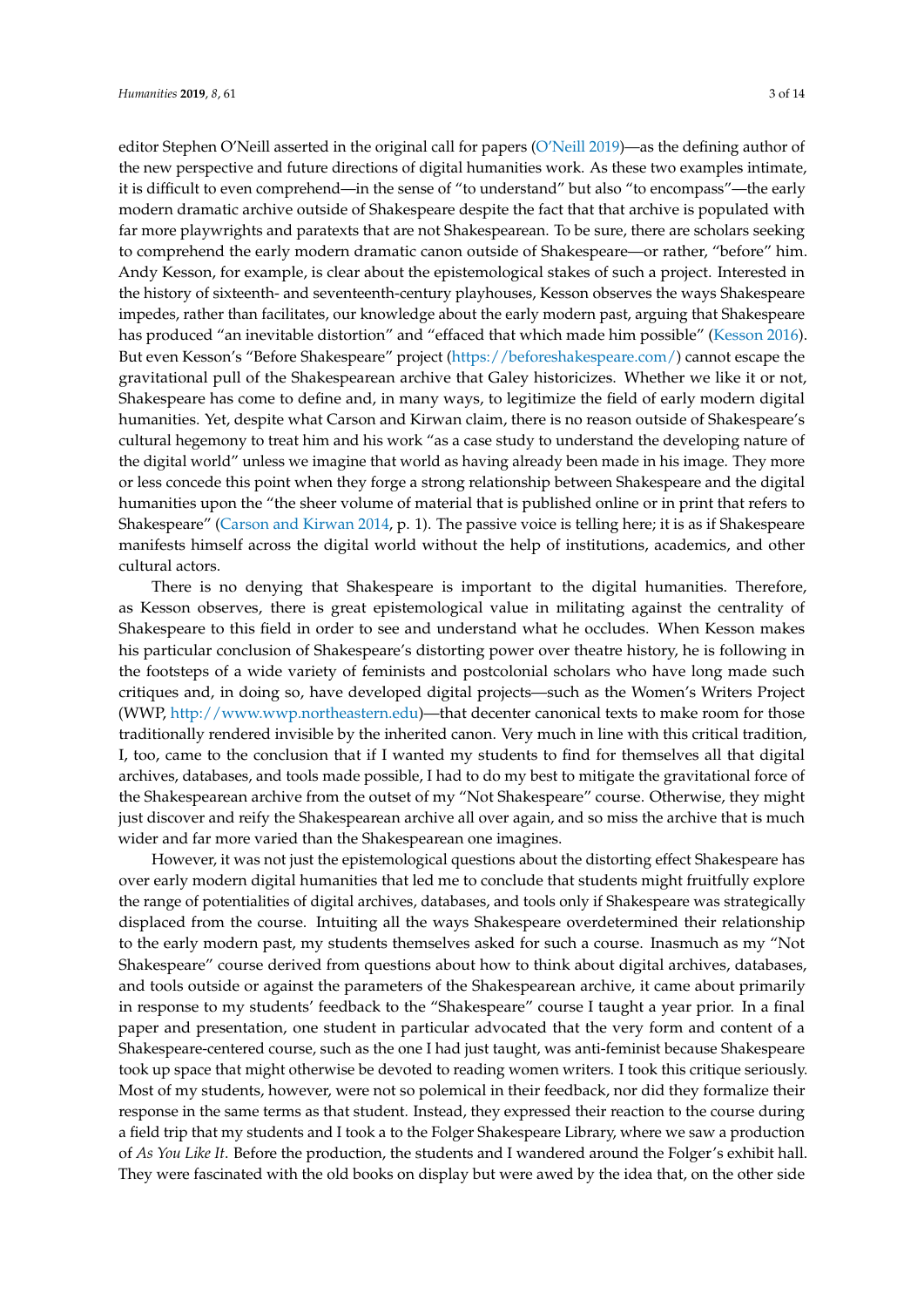of the wall, scholars spent hushed, busy hours reading early modern books like the ones displayed before them in glass cases. For many of my students, who are often the first in their family to attend college, the thought never occurred to them that people—people like them, at least—might have the opportunity to look at such things. They wanted to do it too.

What my students desired was what most early modern English scholars desire: the "desire to speak with the dead" that Stephen Greenblatt insists "is a familiar, if unvoiced, motive in literary studies, buried beneath thick layers of bureaucratic decorum" [\(Greenblatt](#page-12-8) [1988,](#page-12-8) p. 1). For Greenblatt, this desire to speak with the dead is the imperative of historicism, a desire not just to know but in some ways to be present with past persons, experiences, and phenomena. In seeing books that were not of their time and also not a present edition or anthology they might encounter in the classroom, my students had just such a desire kindled in them. In the Folger that day, what was dead was not Shakespeare but all the plays and playwrights they could not or did not read and could not and did not even know because Shakespeare so dominated their educational experience. Reanimated by high school curricula, modern editions, and the miasma of his cultural ubiquity, Shakespeare was too alive—or too undead—for them to desire. Instead, they asked what plays and playwrights did they not read because of Shakespeare's overdetermined presence? I realized that day that I could not give my students the unmediated experience with books they fantasized about at the Folger, or not exactly, but that I could attempt to replicate the experience of awe and possibility that attended their encounter with an archive that was not for them Shakespearean, not yet. I could speak to their desire to speak with those playwrights who were dead to them.

Because my Shakespeare students had expressed a desire for the early modern past that exceeded the restraints Shakespeare places upon it, I decided to teach a course that explicitly negated him. And so, I conceived of my "Not Shakespeare: Archives, Afterlives, and Anachronism" course as first and foremost a negation of my Shakespeare course. Wanting to honor my students' desires for freedom of inquiry and for the primacy of encounter, I did away with any course text that would gather non-Shakespearean drama for my students. They would be the ones to find and organize our course texts. To introduce students to non-Shakespearean drama was not enough; the course would have to thematize that negation as an epistemological value for the course as a whole. By decentering Shakespeare in relation to early modern English dramatic literature, what picture of the canon emerges and in what ways might students themselves work to make it visible? What afterlives of early modern dramatic literature might we imagine when we displace Shakespeare from the center of literary history? How might digital archives facilitate new questions about how the present lives in the past and the past in the present?

Digital archives, databases, and tools are well-positioned to answer these questions in ways Shakespeare, simply because of his canonicity, cannot—which is not to say that there is not a reason to ask other, crucial questions in a course that uses such tools in relation to Shakespeare and his work. Susan Wells, in her explorations of the uses of the archive in the composition classroom, understands the freedoms the archive affords in terms of "three gifts," which she identifies as "resistance to closure," "a loosening of resentment," by which she means the salutary effect of historicizing and contemporizing present embattlements alongside past adversities, and "the possibility of reconfiguring our discipline" [\(Wells](#page-13-6) [2002,](#page-13-6) pp. 58–60). To give students the forms of freedom that Wells identifies as gifts of the archive, and given the lack of early modern archival material at my university, I had to turn to a variety of digital archives, databases, and tools. I listed these on our course syllabus and our course website. For many professors of early modern English literature who propose introducing the archive in the classroom, the primary database source is *Early English Books Online* (EEBO). EEBO contains a number of English texts printed between 1473 and 1700 CE. However, like so many databases, EEBO requires an institutional subscription, and because my institution lacks the funds for such a subscription, providing access to this database was impossible at the time. (I should note, however, that the *Renaissance Society of America* now offers income-adjusted memberships and that students are able to join. All memberships provide access to EEBO. For those making under 12,000 USD a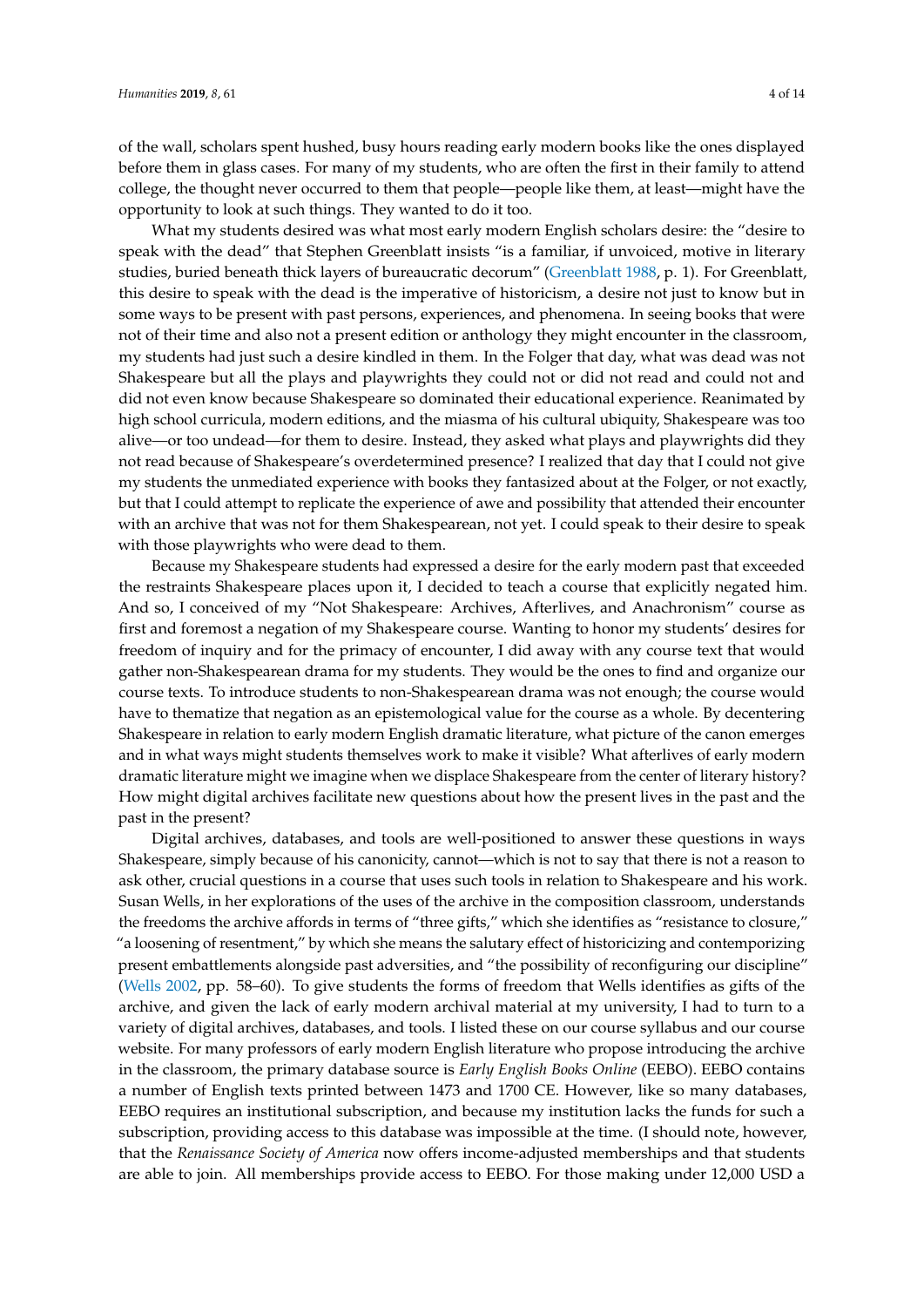year, the dues are 35.70 USD. In the future, I would ask students to pay for an appropriate level of membership, the cost of which amounts to far less than they would normally pay for course texts). To work around the paywall problem, students would use a variety of databases to locate plays, including the *Electronic Short Title Catalogue* (ETSC), the *Database of Early English Playbooks* (DEEP), *EEBO-TCP* (Text Creation Partnership), and the Boston Public Library, which is in the process of digitizing plays from the late sixteenth through the eighteenth century. Once students located the plays they wanted to assign to the class, I would use my *Renaissance Society of America* membership, and its access to EEBO, to download a facsimile edition of the play to distribute electronically to the class via *Brightspace*, the learning management software my university currently uses.

My course acknowledged the force and power of the Shakespearean archive while also seeking to evade its gravitational force. I confess the irony of its design. In centering the course around the negation of Shakespeare, I turned his bright sun into a powerful blackhole. There was no escaping the presence of the Shakespearean archive. However, rather than replicate its presence or ignore it entirely, I sought to acknowledge its presence as something like a present absence or absent presence. I wanted students to recognize Shakespeare's influence and power and, rather than seek to nullify it, to think critically about how and why they might negotiate the contours of it. To do this, I divided the course into eight modules of two week blocks. Each module would be assigned to a group of students, who, the week prior to that module, would choose the plays for us to read. Each module was organized around a thematic Shakespearean negation:

*"What's Past is Prologue": Archaeology and the Archive Measure for Measure: Metropolis, Merchants, Marriage, & Morality The Merchant of Venice: Renaissance Religions & Their Others The Tragedy of Hamlet, The Prince of Denmark: Trauma, Memory, & Revenge Twelfth Night, or What You Will: Gender, Sex, Desire, & History The Tragedy of Othello, the Moor of Venice: Race & Renaissance Globalisms The Tempest: Drowning Books & Conjuring Texts As You Like It: Revolts, Retreats, Authorship, and Authority.*

The final module alluded to the moment that catalyzed this course's development. This time, however, in our final week, we would travel to the Folger Shakespeare Library in Washington D.C. not for a production of *As You Like It*, as we had in my Shakespeare course a year prior, but for a tour and a curated exhibition of some of the playbooks we had read over the semester.

These themes were designed to give students a foothold for starting their research as well as to engage them with relevant scholarly fields of inquiry. For example, in the module on "Race and Renaissance Globalisms," I provided scholarly work by Arthur Little, Jr. and Kyle Grady to prompt students to ask, with Little Jr., "Is Shakespeare or the Renaissance/early modern period white property?" [\(Little](#page-13-7) [2016,](#page-13-7) p. 88) and to question, as Grady does, how a self-identifying "post-racial" present works to construct a "pre-racial" early modern past [\(Grady](#page-12-9) [2016,](#page-12-9) p. 72). To guide them even further, in each module, I provided a short encapsulation of Shakespeare's work and what it may not address. Here, for instance, is my introduction to the module, *"The Tragedy of Hamlet, The Prince of Denmark: Trauma, Memory, & Revenge*":

"The time is out of joint": so says Hamlet, a prince haunted by a ghost that seeks to claim his future as its own. It is tempting to think of Shakespeare's famous tragedy as a kind of allegory for this class. We, too, might ask with Hamlet what it means to be haunted and what kinds of claims the dead make upon us today. What plays will you grant an afterlife? By which should we be haunted? In choosing, you might bear in mind that *Hamlet* is a revenge tragedy. While it has been conceived by modern readers as one-of-a-kind, it owes quite a bit to the revenge tragedy genre, the earliest plays of which are some of the first to grace the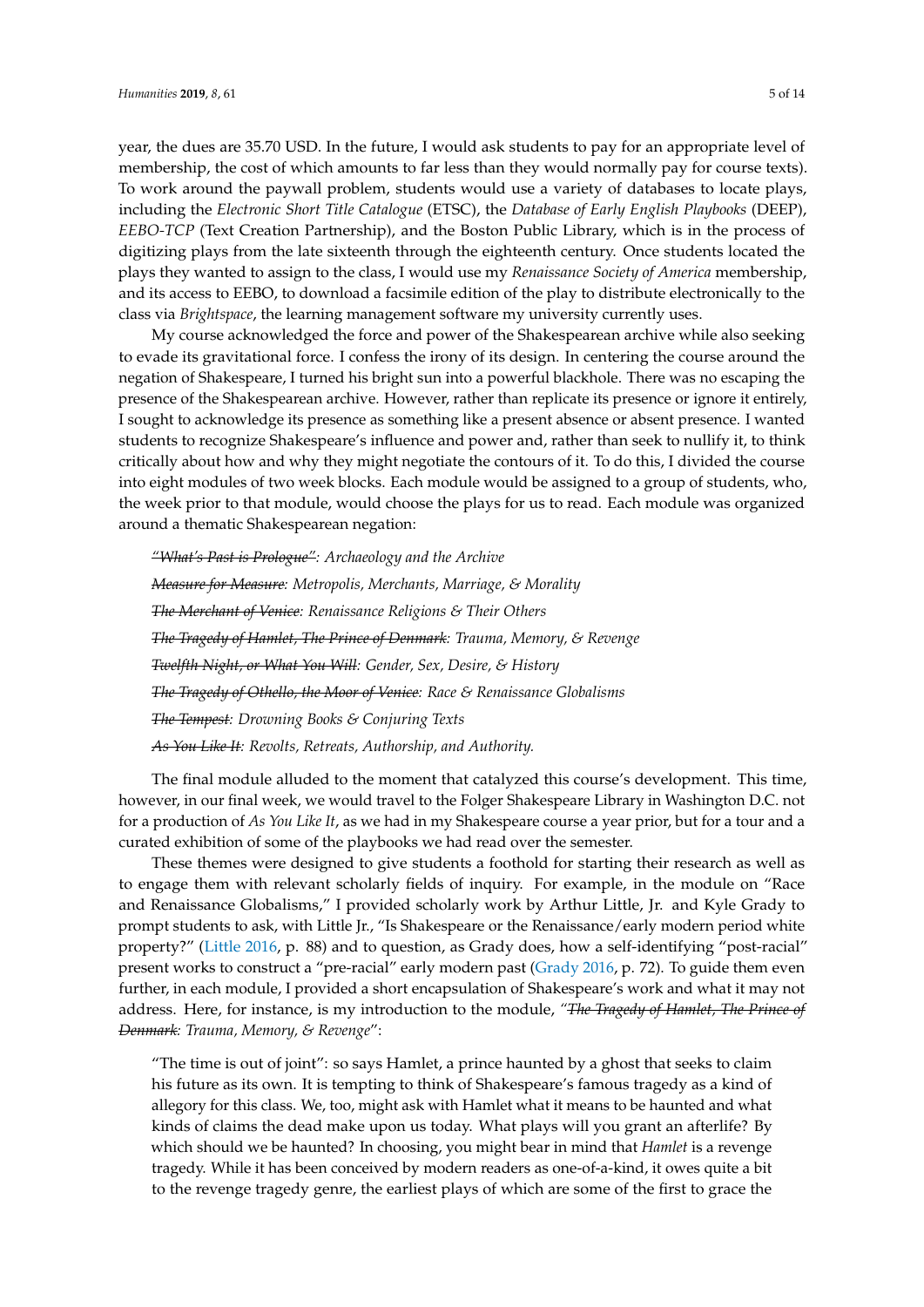stages of Elizabethan commercial theatre. You can explore plays of that genre not written by Shakespeare (there are plenty), or you can go another route entirely, choosing those that mock, cite, or otherwise respond to Shakespeare's ostensible masterpiece.

These descriptions were often derived from the scholarly questions raised by the unit; in this case, students were tasked with thinking about how queer theorists, such as Ann Cvetkovich, Heather Love, and Carla Freccero, engage archives in order to trouble temporal, historical, and affective normativities.

While I sought to guide students with these thematic modules, they always had the option to do whatever they wanted to do. My overarching directive was that students might think of "Not Shakespeare" in terms of two different kinds of departures: one of authorship but not genre, or one of authorship and genre. In the former, students might select a genre of a Shakespearean work—like revenge tragedy—but choose a play in this genre written by another early modern playwright; in the latter, they might choose a play that is not like anything Shakespeare wrote. In response to this prompt, the two students assigned to research this module selected John Webster's *The Duchess of Malfi* (1623) and John Marston's *Antonio's Revenge* (1602), a play that has a lot in common with *Hamlet* but which students found far more campy, bloody, and, well, fun.

Every two weeks a group of students did a presentation on the plays they chose for the module they were preassigned. These presentations required students to explain why they chose the plays they did, thus forging a link between their analysis and the course's expressed goals, and how they found their plays. Student groups then had to think bibliographically by reporting on the print and performance history of the play. Following this presentation, they would also present on the company that performed the play as well as a geographical visualization of the play. Using *The Map of Early Modern London* (MoEML), student groups would locate as best they could relevant playhouses, booksellers, publishers, and printers to help us conceptualize the play's place in time and space. Most of them simply did this by using the built-in interface of MoEML that allows users to select and highlight places in London. They would then present a variety of screenshots of MoEML with color-coded highlights of various locales, some of which included additional information, such as pertinent dates or names.

In total, we read twelve dramatic texts (the spellings have been modernized to enhance online search ability): James Shirley's *The Constant Maid* (1640) and *The Witty Fair One* (1633), Christopher Marlowe's *The Tragical History of D. Faustus* (1604) and *The Famous Tragedy of the Rich Jew of Malta* (1633), Elizabeth Cary's *The Tragedy of Mariam*, *the Faire Queen of Jewry* (1613), John Marston's *Antonio's Revenge* (1602), John Webster's *The Tragedy of the Duchess of Malfi* (1623), Ben Jonson's *Epicoene*, *or The Silent Woman* (1620) and *The Characters of Two Royall Masques. The One of Blackness, the other of Beauty* (1608), Francis Beaumont and John Fletcher's *Philaster*, *or Love Lies a Bleeding* (1620), John Ford's '*Tis Pity She's a Whore* (1633), and Thomas Dekker's *The Shoemaker's Holiday* (1600). It proved to be an eclectic grouping, though a pattern did emerge. Students were drawn to the familiar. The introduction of an author (Ben Jonson or Marlowe, for example) by one group led students in another group to explore their works.

Students discovered plays using a variety of tools. Many groups simply perused those early modern playbooks digitized by the Boston Public Library and looked more closely at what intrigued them. In this respect, they behaved like early modern English patrons walking through the bookstalls of London and being drawn to title pages that caught their eye. Once they found a play of interest, they would either select that play or do further research, using that play to find others. Some groups, for instance, found a play in the Boston Public Library database and then ran its title through DEEP. They would then use the records in DEEP to do another search in terms of other categories, such as genre, playing company, or date. If they saw a play that was of interest to them in DEEP, they would either return to the Boston Public Library or crosscheck it in EEBO-TCP. They might also run a play they found through ESTC to trace its editions across time and institutions. Alternatively, they might also look for the play in one of our other databases or in some other place online.

Because the course was conceived as a negation of the Shakespearean archive, I created assignments that asked students to reflect less on what they read and more on the processes, systems,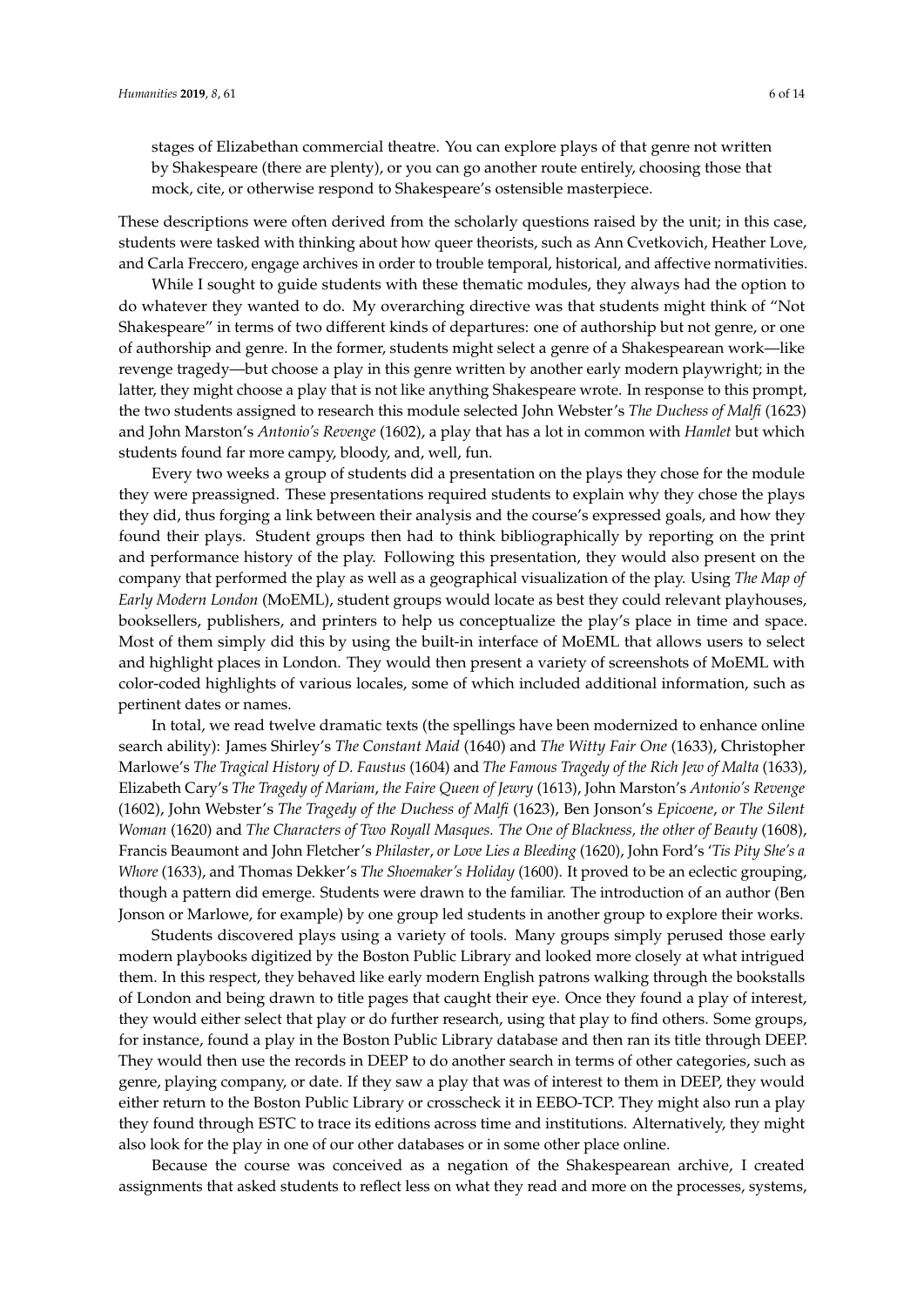of us read digital editions based upon them?

questions, and resistances that framed their reading—including the one I established for the course itself, Shakespeare's haunting absence. The reason I did this was practical as much as it was theoretical. Students would very likely be reading plays that lacked editorial aids and bodies of criticism. I did not want any impediments to the comprehension of the text to in turn impede their critical thinking about their experience with the text. Thus, each week, they were required to write a five-hundred word blog post on our course website. They could focus on the play, the scholarship, a specific question or statement of class discussion, or, ideally, some combination of these things. Students often wrote about the contents of the plays they read, but they also often wrote about questions of textuality and transmission, focusing on metatextual instead of textual concerns. In reading Beaumont and Fletcher's *Philaster* (1620), one student considered the various endings of the play as it was reprinted in 1622, 1628, 1634, and 1639. The edition students chose to read for the course is often considered the "bad quarto" (Q1), something they only discovered after we read the play, and I introduced them to the textual variances of the 1622 edition (Q2) in an in-class exercise. While we debated which is the better text, especially as we focused on the agency of Bellario at the end of each, we also came to ask, ultimately, who came to decide which edition was authoritative and, if "bad" quartos were so bad, how did some

By strategically displacing the Shakespearean archive, I sought to create space for students to exercise their own authority and agency not only over what they read but also on the terms they would read it. This meant that I also had to strategically relinquish my authority in the classroom to make way for my students' methods, questions, arguments, and discoveries. Following the pedagogical theories of Paulo Freire, I saw in student engagement with digital archives, databases, and tools the potential to resist a "'banking' concept of education, in which the scope of action allowed to the students extends only so far as receiving, filing, and storing the deposits" of knowledge to "problem-posing education," a pedagogy in which "people teach each other, mediated by the world, by the cognizable objects which in banking education are 'owned' by the teacher" [\(Freire](#page-12-10) [2005,](#page-12-10) pp. 72, 80). For Freire, the difference is one of being in the world as opposed to with it, from being an object subjected to power to being a subject objecting to power. In the context of my class, that power took the form of the canonicity of Shakespeare as well as the prerequisites of access of the digital archives, databases, and tools themselves, in no small part because Shakespeare and the digital humanities have come to mutually define each other. I sought, in other words, to yield to students "the social power to determine what is valid or useful knowledge" [\(Rahman](#page-13-8) [1985,](#page-13-8) p. 119) within the context of Shakespeare and the digital world. The modules I designed for this course were in keeping with this ethic, as they provided a structure through which and against which students might produce knowledge. In the Freirean approach, a structure is not anathema to student agency, and the ceding of authority requires careful attendance to one's role as a teacher in the classroom. As Peter Roberts argues, in his own reading of Freire, "to hand all decisions regarding reading material, teaching style, and curriculum content to students is not to promote freedom but to grant license" [\(Roberts](#page-13-9) [2000,](#page-13-9) p. 59).

Drawing on Freire's theories of critical pedagogy made my course more and less structured than other courses I have taught. Relinquishing control over specific course texts meant I could not pre-read and preplan lessons on specific texts, but it also meant I ended up reading several plays for the first time (Shirley's *The Witty Faire One*, for example). However, perhaps surprisingly, I found myself creating lectures and presentations in response to student questions regarding the material cultures of early modern print, especially at the beginning of the course. As a class, we also became far more attuned to forms of inquiry, and thus worked to routinize processes that might facilitate fruitful discussion. For instance, I asked students to come up with a series of three questions for any text they read: one related to the content of the text, one related to its history or reception, and one related to a cultural or theoretical concern. Much of the class would then be spent looking closely at the text in relation to some of those questions, discussing what we saw on our pages or screens, and thinking about where else we might look for answers. Sometimes, our questions and concerns came down to discrepancies about mediums. I almost always printed out facsimile reproductions of the play, but many students read a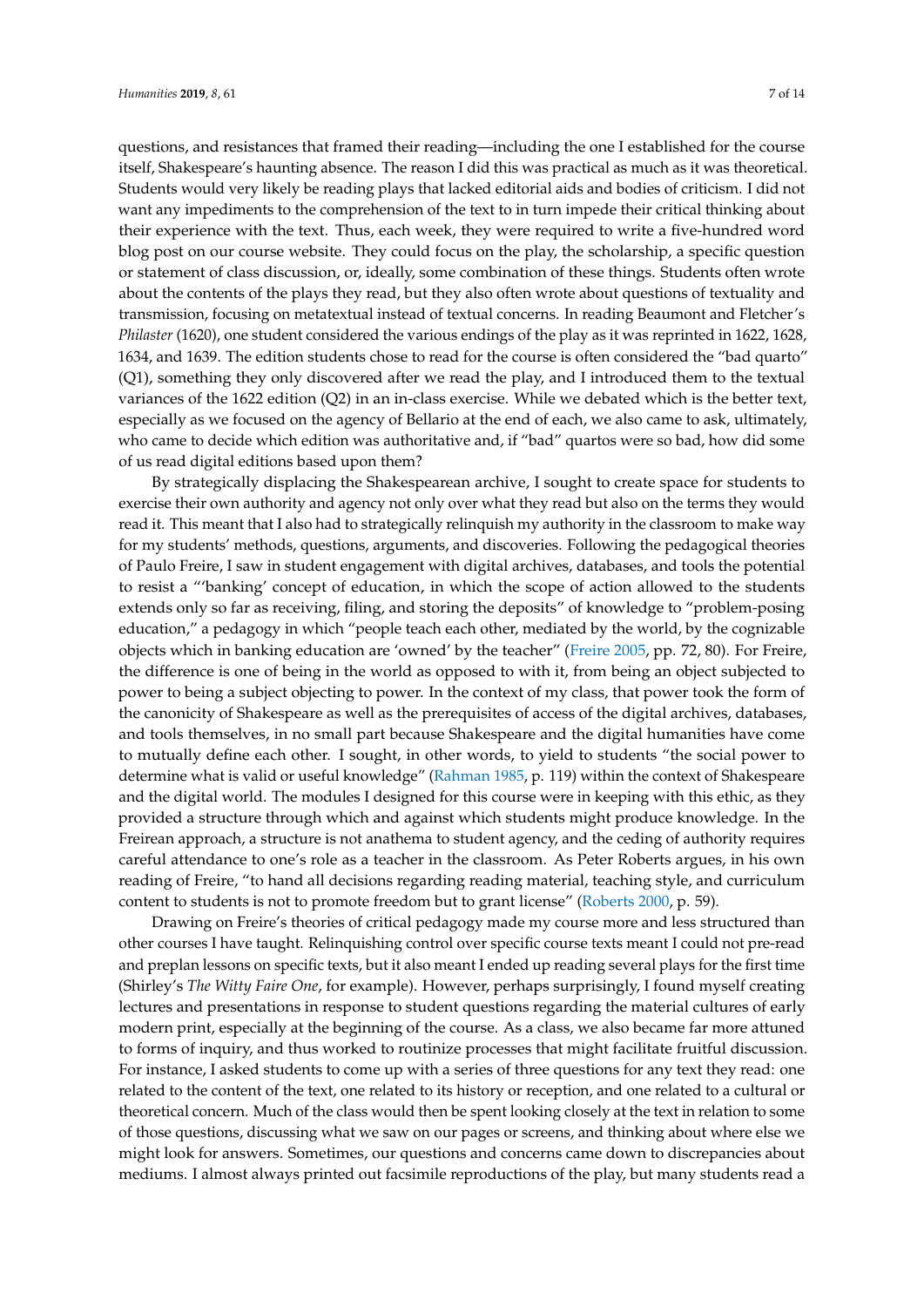digital copy of the facsimile and still others read digital editions—so long as one existed—that they found online. Were we reading the same play? In what ways were we? How did each text—printed facsimile, digital facsimile, or digital edition—conjure or gesture to the original playbook differently, and in what things—scanned blackletter type, misprints, digital elisions—did such conjurations inhere? In the more banal, but still worthwhile, moments, we simply ironed out what, exactly, had happened in the plays we read. Without footnotes, endnotes, and other paratextual materials and editorial interventions, many students found such questions of comprehension newly consequential.

### **3. Loss, Recovery, and Reciprocal Reading**

Teaching a course on early modern dramatic literature organized around digital archives, databases, and tools challenges many of the received pedagogical habits of using such resources in the undergraduate classroom. It is no secret that using digital archives enriches undergraduate student learning experiences and facilitates inquiry-based learning. Yet, when it comes to the use of digital archives, databases, and tools in the English undergraduate classroom, too often pedagogical methods and recommendations focus on specialized assignments. There are good reasons for this pattern, one of which is curricular: students need or want to know canonical authors for a whole host of reasons, and not all course offerings lend themselves to a full or robust incorporation of digital archives. Another reason is that some of the most exciting scholarship on the use of archives in the undergraduate classroom comes from librarians and archivists, whose relationship to the undergraduate classroom is not that of an instructor of record. Ann Schmiesing and Deborah R. Hollis, for example, have rightly observed how the introduction of original materials cultivates a dynamic classroom environment. They argue that such materials, incorporated into classes, have the potential "to motivate students both to discuss class readings in further detail and to pursue interests that go beyond class readings" [\(Schmiesing and Hollis](#page-13-10) [2002,](#page-13-10) p. 466). Following the work of Schmiesing and Hollis, Barbara Rockenbach suggests that conceptualizing archives in these terms "creates an experimental space where hands-on experience in analyzing, asking questions of, and telling stories with primary source documents are possible" [\(Rockenbach](#page-13-11) [2011,](#page-13-11) p. 301). More recently, Jolie A. Sheffer and Stefanie Dennis Hunker advocate for English professors, especially those who feel behind on the digital curve, to introduce digital curation projects to the classrooms "by collaborating with one of the most valuable but underutilized and underappreciated resources for faculty interested in innovative teaching—the university library" [\(Sheffer and Hunker](#page-13-12) [2019,](#page-13-12) p. 82). As these scholars demonstrate, consulting with librarians can help students experience the aura of the unknown and the untouched that the archive figures forth. In so doing, students find the permission to speak about texts that, unlike Shakespearean ones, they imagine open and porous instead of protected by the impenetrable chitin of scholarship.

The rhetorical effect of this body of pedagogical scholarship, however, is that the digital archive is represented as a contextualized and contextualizing space, one to be brought in to enrich the classroom environment, but not a place where course content as such dwells. In teaching my "Not Shakespeare" course, I sought to explore how far one might take the promise of the digital archives to reshape undergraduate learning. I was, in this respect, following the lead of many who had graduate training in an era in which such resources are commonplace and who see radical potential in digital archives, databases, and tools for student engagement. Concentrating on EEBO, Stefania Crowther, Ethan Jordan, Jacqueline Wernimont, and Hillary Nunn, for instance, have argued, "instructors can deploy digital archives like EEBO as tools to actively invite student participation in determining course content" [\(Crowther et al.](#page-12-11) [2008,](#page-12-11) para. 17). For Crowther et al., the utility of digital archives is not merely a matter of novelty; the new and the unknown in this case create room for a kind of "alienation" from a text that is the prerequisite for interpretive discoveries as well as for instigating those "fruitful misreadings" and "mistakes" that can encourage "the modern reader to attend to the importance of form and structure in all linguistic discourse" [\(Crowther et al.](#page-12-11) [2008,](#page-12-11) para. 1, 23). It was just this kind of attentiveness I was hoping to cultivate in my students.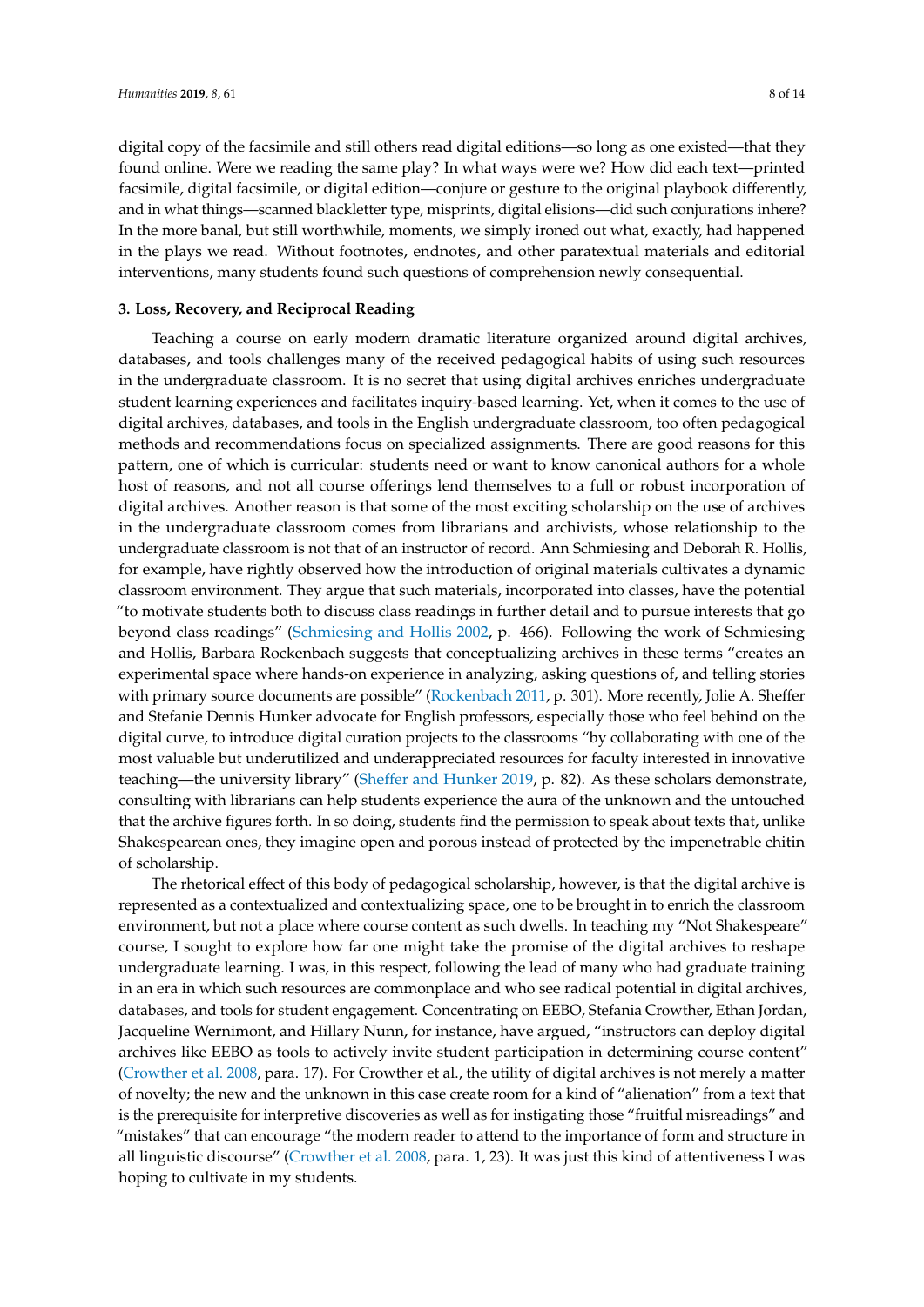My students did not have individual access to EEBO, but by combining DEEP, ETSC, and the Boston Public Library's digitization project, the students were able to control the course content in the ways Crowther, et al. envisioned. However, there were also more practical concerns for teaching my "Not Shakespeare" course in this way. Every semester, I have a student who, early in the semester, has yet to buy the books because she or he is waiting on necessary funds. I put course texts on reserve in my library to mitigate this problem, but digital archives, databases, and tools permitted me to provide a text-rich and reading-intensive course to my students without requiring them to pay for it. It was liberating. Lowering the costs of access raised the classroom expectations for engagement. All students could access the text, even those without a personal computer, as these were widely available across campus in computer labs.

The question of access regarding digital tools dovetailed with those pertaining to canon formation and textual recovery. As the semester progressed, my students understood themselves as venturing into the digital archive seeking what was, if not lost exactly, obscured by Shakespeare. So guided by a kind of hermeneutics of suspicion about Shakespeare's distortions upon their early modern dramatic archive, my students quickly began asking questions about the history and constitution of the digital archives, databases, and tools they were using to find the dramatic texts for the course. They did not need encouragement from me to do this; it was only natural that they did so. As Wendy Hayden observes, archival work foregrounds questions of recovery and loss:

Students working with archives, whether physical or digital, often ask questions about what the archive contains, how it is organized, and what is left out—questions derived from their actual research experiences. Recovery projects in undergraduate work—as in feminist research—are never only about recovery. They are also about (re)reading the archive as a source of knowledge and public memory. [\(Hayden](#page-12-12) [2017,](#page-12-12) p. 137)

Digital archives of early modern English dramatic literature are no exception to this rule. At the beginning of the course, I informed students that what is extant of dramatic literature is only a small picture of what was actually produced. In part because students became increasingly interested in this fact, I developed an assignment around the lacuna of the archive that asked them to consult *The Lost Plays Database* [\(https://lostplays.folger.edu/Main\\_Page\)](https://lostplays.folger.edu/Main_Page). The assignment asked students to draw on an extant play to curate a web of interrelating lost and extant plays. The organization of this network was to be determined by them on the grounds of what they understood and could defend as shared content, history, or geography connected to publishing, performance, or textuality. I asked them to provide a visualization of this network—most chose to do a simple web graph—as well as a five-hundred-word narrative description of their research process.

As students actively reread the digital resources they were using alongside the texts they found using these resources, they came to perceive how the materiality of texts and histories of textual production shape what we conceive of as the past and the present. Indeed, calling attention to the materiality of texts and the often invisible modes of creation, production, and circulation of texts was one reason I developed my "Not Shakespeare" course. Perhaps counterintuitively, I found that the digital archives, databases, and tools increased student attention to materiality because my students sought to know how the "immaterial" texts they read on screens came to be and who had a hand in making them so, from coders all the way back to typesetters and playwrights themselves. The knowledge that their digital copies were produced by a network of actors and institutions made it easier for them to comprehend the ways an early modern English playbook came into existence through various modes of transcription, transmission, and censure. Digital playbooks pulled from the archive, oddly enough, put to mind the paper sixteenth- and seventeenth-century quartos more readily than the scholarly and student editions they normally read.

Student reading in the course thus shifted away from the close-reading of a text to what Alan Galey calls "the reciprocal approach to the critical reading of tools and materials alike" [\(Galey](#page-12-5) [2014,](#page-12-5) p. 240). This kind of reading attends to those textual emendations we see and those that our tools prevent us from seeing. Because my students and I rarely had the same edition of a play—some used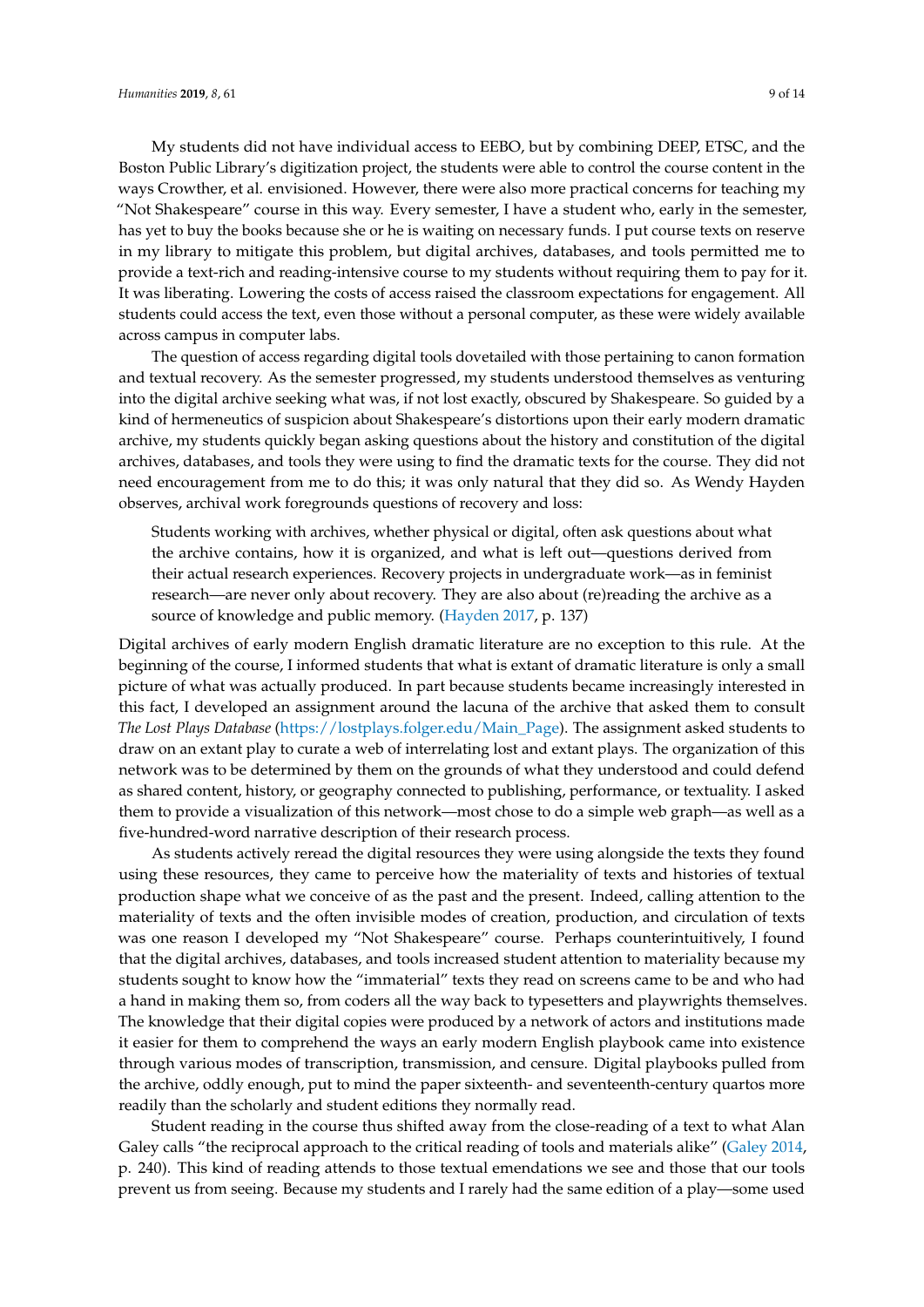XML copies and some used facsimile scans—oftentimes during our class discussion, we turned to transcription errors and print errors, transcription emendations because of print errors, or emendations in XML texts that seemed to have no basis in the facsimile quartos. In short, we were always talking in one way or another about the textuality of the text before us and how the tools we used shaped the texts we read. When it came to what we read, there was little space between the text and the digital tool.

Often, these discussions did not result in epiphanies for students; rather, they increased that productive friction with the text's materiality that conditions a student's growing awareness that, as a reader, they, like coders, printers, or playwrights, are an interpreter of a text. However, in at least one moment, "the reciprocal approach to the critical reading of tools and materials alike" exposed invisible emendations that digital tools can produce in textual reproductions. In the course of reading Shirley's *The Constant Maid*, this kind of reading strategy exposed the biases of a tool students often rely on for clarity or for avoiding the assigned reading altogether: *Wikipedia*. This was one of the first plays students selected to read, and so many turned to *Wikipedia* to make sense of its convoluted plot. To get a sense of what students understood of the play, I began the class by asking them to take a few moments to summarize what they recalled of it. After sharing and comparing our recollections, I handed out *Wikipedia*'s summary of the play, which we then compared to our summaries, thinking about those elements of confusion or discrepancy this summary seemed to resolve. One such moment is the supposed courtship of Hartwell by Bellamy, France's widowed mother. *Wikipedia* summarizes that courtship—and the play's other moments of deception—in this way:

Hartwell is a gentleman who is suffering financial reverses; he is forced to dismiss his servants and shut up his house. Hartwell loves Frances; Frances's mother Bellamy, in order to test her prospective son-in-law's fidelity, pretends to be in love with him herself. Hartwell's friend Playfair advises him to accept the mother's advances—but their conversation is overheard by Frances's Nurse. The Nurse, who wishes Frances to marry a clownish suitor called Startup, arranges for Frances and Startup to eavesdrop on the conversation between Hartwell and Bellamy. The Nurse conspires with Close, a dismissed servant of Hartwell's who now works for Startup, to smuggle Startup into Frances's bedroom that night; but Close, loyal to his former employer, divulges the plan to Hartwell. [\(The Constant Maid](#page-13-13) [2015\)](#page-13-13)

Faced with that summary, students felt that they had fundamentally misread the play, for they understood Bellamy to be in earnest. When we looked at the play itself, however, students came to see how this summary flattened some crucial ambiguities in the play regarding Bellamy's intentions but also how it was produced, like their own summaries, from a reader interpreting Bellamy's motivations that they found far from clear.

*The Constant Maid*, in fact, does a very good job of dramatizing methods of interpreting textual emendation. Where *Wikipedia* proscriptively asserts Bellamy, "in order to test her prospective son-in-law's fidelity, pretends to be in love with [Hartwell] herself," in the play, Bellamy recasts her motivation analeptically, revising her previous pursuit of Hartwell as merely her means of testing his devotion to her daughter. When the Nurse tells Frances, "your mother did but counterfeit/the love-sick widdow all this while, to trie him," readers, like Frances, are given an assurance of intention [\(Shirley](#page-13-14) [1640,](#page-13-14) sig. E4r). But that assurance is shortly revoked. Upon hearing the (mistaken) news that Hartwell has been contracted to and impregnated another woman, Bellamy confesses in private conversation with her daughter, "Tis in vaine/To tell thee how I loved him," a statement to which Frances, likely echoing a reader's response, exclaims, "Bless my senses! You love him?" only to further confess, awe-struck, "I heard you made pretence/Of love, to trie him for my sake; and pardon me,/If yet I dare not beleeve more" [\(Shirley](#page-13-14) [1640,](#page-13-14) sig. F4v). These quick reversals of what is true and what is not about Bellamy's intentions left my students with a bit of whiplash—and the play goes on to reverse course again. After Frances excoriates her mother, Bellamy disavows what she just insisted was true, telling her daughter, "But never procure thee one sad thought;/Now I have tried you both; assure my childe,/I loved him but for thee, dispose thy selfe/To be his Bride" [\(Shirley](#page-13-14)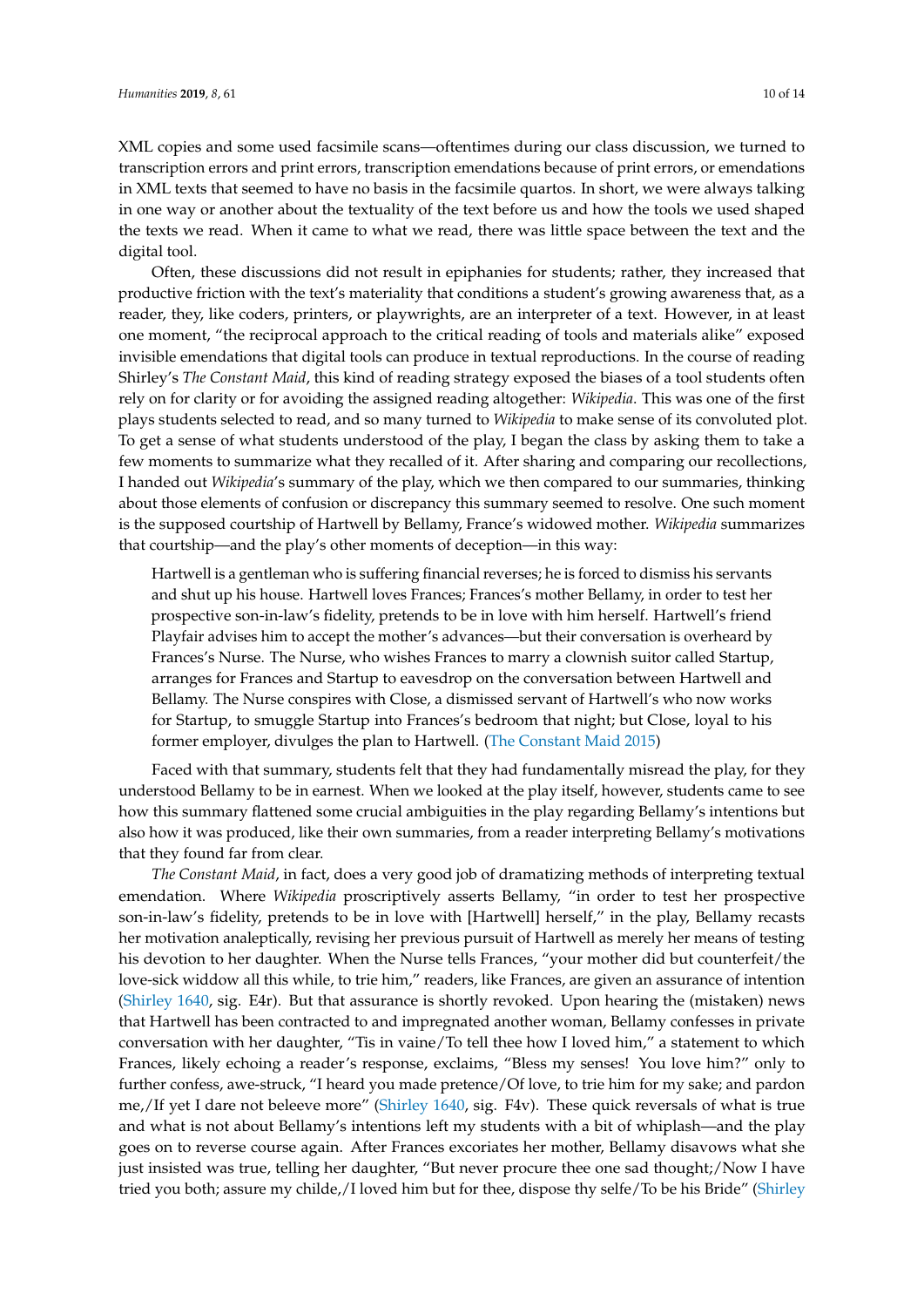[1640,](#page-13-14) sig. G2r). Frances seems to recognize what my students came to see as Bellamy's psychological sadism, for she promises, "to spend all night/In prayers for you mother" [\(Shirley](#page-13-14) [1640,](#page-13-14) sig. G2r). Where *Wikipedia* provides the assurance of Bellamy's true intention, the play itself stages emendations requiring interpretive intervention. This exercise left students questioning not only Bellamy's true intentions but also the intentions of the anonymous producer or producers of the *Wikipedia* summary of the play. They realized, too, that if they had read the summary before the play—a practice they had done with other texts in other classes in order to give themselves the confidence of clarity—they would have missed the degree to which the play confronts the very questions they themselves were grappling with in finding and reading early modern plays through a number of digital archives, databases, and tools. They would have taken the text in front of them at face value, overlooking all the ways it could have been emended.

One could imagine students doing an exercise like this without using a facsimile original or digital edition and, instead, using a modern edition, comparing that edition to the summary on *Wikipedia*, but I do not think the result would be the same. My students turned to *Wikipedia* in this instance because they sought to fill the editorial gaps the facsimile or digital edition simply lacked. Any modern edition of the play would supplement these textual ambiguities with footnotes or a critical summary in an introduction to the work. In reading the digitized facsimile or transcription of *The Constant Maid*, my students had to take on an additional role. They did not just encounter the text as readers; they also encountered it as editors. The experience was not dissimilar to what Katherine Rowe describes happening in her Shakespeare course when, due to the modern economies of textbook distribution, her students found themselves without the *Norton Shakespeare* she ordered for the course, the college bookstore having failed to supply adequate copies. As Rowe explains, the various editions of digital Shakespeare texts to which she had to resort led to "heterogeneous glosses in the room." With no authoratative text in her classroom, Rowe further observes, "students' sense of independent expertise and responsibility for glossing has deepened far beyond the usual" [\(Rowe](#page-13-15) [2014,](#page-13-15) p. 148). Though Rowe acknowledges how using such digital texts jettisons important and longstanding editorial histories, they "also invite us to return to editorial first principles, replacing single textual authorities with ambiguous alternatives, and including the reader in the editorial process" [\(Rowe](#page-13-15) [2014,](#page-13-15) p. 148). My students' experiences were a difference in degree rather than kind. Without those editorial interventions common to even digitized Shakespeare editions—and of course, the longer, more deeply cited *Wikipedia* entries on Shakespeare's texts—my students came to realize their agency not only as a place of empowerment but also of bewilderment—a bewilderment that, when explored together with their peers, created new spaces for inquiry and reflection.

Inasmuch as centralizing the digital archive in an undergraduate classroom creates exciting new pathways for student engagement, inquiry, and research, it can raise important questions about the forms of power such archives render invisible. Reading the history of EEBO, Bonnie Mak has pointed out that "the elision of the contingencies that are always entangled in processes of production generates the illusion that the digitizations have not only been protected from editorial intervention, but may even function outside traditional infrastructures of productions" [\(Make](#page-13-16) [2014,](#page-13-16) p. 1520). That is, in advertising their lack of editorial intervention, digitized early modern playbooks like those in EEBO risk leading readers to believe wrongly that their existence is free from histories of intervention. It is true that digitized early modern English playbooks suggest a lack of such intervention—there are no modernizations and no notes in these editions—but they also conspicuously exhibit their having been made present. In other words, digitized texts may, in fact, hide their processes of production, but they also perform the fact of their historical novelty, of their having to have been produced as digital artifacts. We might think of this as a kind of anachronism: old plays have been made available by new technologies that are invested in representing them as newly old plays—that is, plays realized anew as old and even forgotten and, thus, worthy of interventions of archiving and recovery. In fact, it was that very kind of question that continually engaged my students, especially as it related to the Shakespearean archive. What might it mean to engage early modern drama not through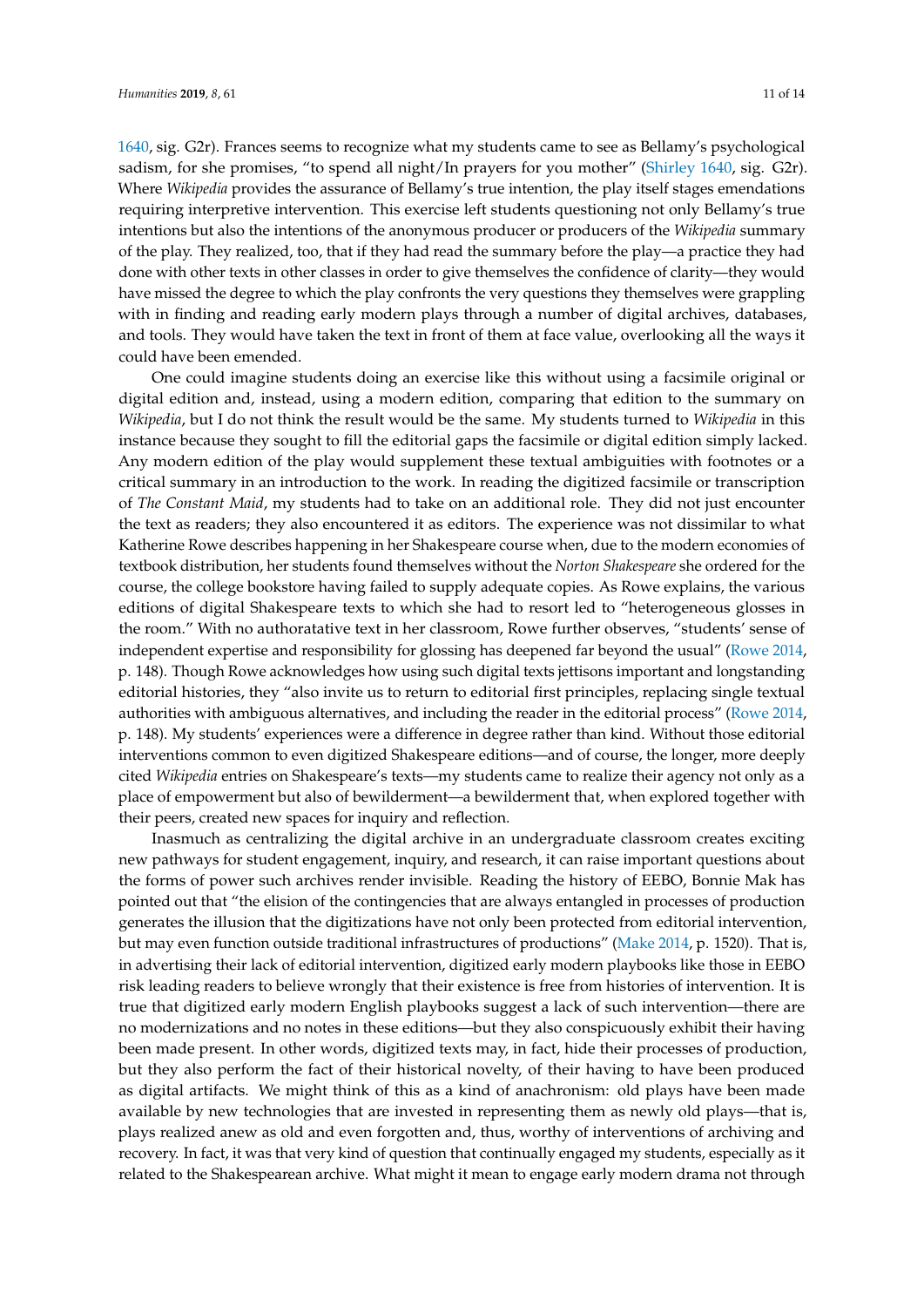a canon organized around Shakespeare but one far more expansive, decentered, and networked? Who established these rules of textual reception, and by what means? This was not a marginal question for my students. It was the central one, and one enabled, not elided, by the fact of digitized playbooks.

#### **4. Conclusions**

I end this essay by briefly reflecting on the limits of and possible refinements for my "Not Shakespeare" course. At the end of the semester, students reported the "class [ . . . ] puts the power in the hands of the students to determine what we read and discuss" and that they were "allowed to basically say anything in the class—any theory, question, etc." [\(Spring 2018 Individual Report](#page-13-17) [2018\)](#page-13-17). However, positive feedback such as this was met with a counterpoint. The openness of the class was perhaps too daunting for some students. One student reported, not inaccurately or unfairly, that it seemed that I "expected graduate work as opposed to undergraduate" work [\(Spring 2018 Individual](#page-13-17) [Report](#page-13-17) [2018\)](#page-13-17). Insofar as much of the course required student-guided discussion and individual initiative, this is a true and fair critique. The class required an investment of time and energy that was not conducive to many students. Yet, this critique perhaps reflects less upon my course and more on the ways we tend to teach undergraduates. In her survey and study on "Personal Epistemology Research"—a term used to categorize various theories of "individual conceptions of knowledge and knowing"—Barbara K. Hofer observes that graduate school tends to develop reflective judgment, that is, attention to the processes of knowing and reasoning [\(Hofer](#page-12-13) [2001,](#page-12-13) pp. 355, 369). If, for instance, this student has been acculturated to transmission-based models of learning in other courses, where information is distributed by a professor to be recorded and applied by students, then this particular course, which is far more constructivist, inquiry-based, participatory, and open-ended, might feel like one an undergraduate student imagines only graduate students should take.

A course like "Not Shakespeare" works best for students who can devote their time to living the life of a researcher for a semester, and not all of my students could. There was also a sharp divide in my class between students who did the weekly work of writing blog posts and those who did not. A course designed around an inquiry-based model of education rises or falls based on the work students put into inquiry. After teaching the course, I felt unsure of its successes in part because it exposed a fault line in the classroom between those students who saw opportunity and freedom in finding and reading early modern playbooks and those who found this work a burden. These divides exist in any undergraduate classroom, but a course like "Not Shakespeare" risks foundering due to student disengagement, and thus, it works best with a critical mass of students excited about putting in the work week-to-week and day-to-day.

In teaching the course again in the future, I would make a few adjustments. Because of the new membership fee model of the *Renaissance Society of America*, I would require students to pay for a membership so that they could access EEBO themselves. This is a feasible solution to the access question that many of us who teach at institutions without subscriptions to this database currently face. I would also require fewer theoretical contexts and, instead, introduce pertinent theories in class with supplemental handouts and bibliographies for further reading. Reading digitized early modern playbooks without the aid of critical editorial introductions and notes is a formidable task for undergraduate students; I was overzealous in my assigning of scholarship and theoretical material, and my students let me know that loud and clear. I would also like to work more closely with my institution's librarians, perhaps asking one or two of them to discuss what the relationship of the library to digital archives, databases, and tools looks like from their end. It is a perspective students do not often hear but one from which I believe they would benefit. In this case, they might ask how and why the library comes to procure the digital archives, databases, and tools they have. To enhance students' sense of the breadth of the early modern archive, I also think I would have asked students to include a list of five plays they considered choosing but did not when they presented their work to the class. In this way, even the plays we read would have been put into relief by all the plays we did not or have yet to read.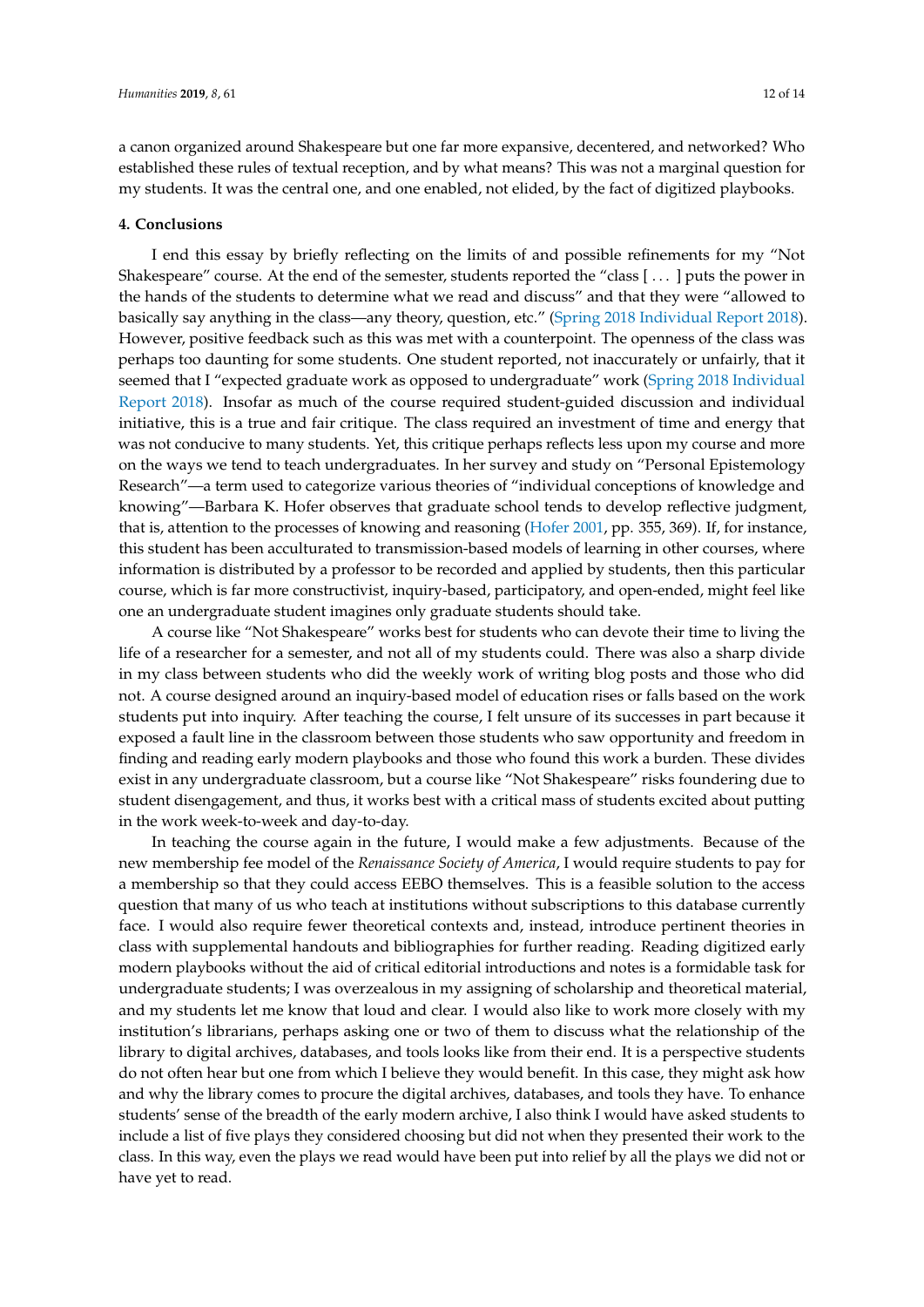One of the great benefits of organizing a course around what can be found using digital archives, databases, and tools is that the course always holds the possibility of being new. Another is the foregrounding of textual mediation, emendation, elision, and manipulation that students encounter across the internet at large. In the context of their daily use of social media and other digital tools, future students will bring new questions to a course like "Not Shakespeare." As Joanne T. Diaz observes, "Now more than ever, our students need to critically assess how books are selected, edited, published, and promoted, who makes those editorial decisions, and how cultural artifacts are released into the world" [\(Diaz](#page-12-14) [2012,](#page-12-14) p. 442). Students are in the best position to do this kind of thinking when they experience the power of selecting, editing, publishing, and promoting the course content. In this respect, the revolutionary power of the digital humanities may not lie in the computational force big data brings to humanistic research nor to the new methods it facilitates but to the agency it affords undergraduate students to select and to research texts they could not, until now, access on their own.

**Funding:** This research received no external funding.

**Acknowledgments:** I would like to thank Sharon Harrow for reading a draft of this essay and providing her suggestions for revision, and Shari Horner who gave me the opportunity and freedom to teach a course like "Not Shakespeare".

**Conflicts of Interest:** The author declares no conflict of interest.

### **References**

<span id="page-12-4"></span>Attewell, Paul. 2001. The First and Second Digital Divides. *Sociology of Education* 74: 252–59. [\[CrossRef\]](http://dx.doi.org/10.2307/2673277)

- <span id="page-12-6"></span>Carson, Christie, and Peter Kirwan, eds. 2014. Introduction. In *Shakespeare and the Digital World*. Cambridge: Cambridge University Press, pp. 1–7.
- <span id="page-12-11"></span>Crowther, Stefania, Ethan Jordan, Jacqueline Wernimont, and Hillary Nunn. 2008. New Scholarship, New Pedagogies: Views from the 'EEBO Generation'. *Early Modern Literary Studies* 14: 1–30.
- <span id="page-12-14"></span>Diaz, Joanne T. 2012. The Digital Archive as a Tool for Close Reading in the Undergraduate Literature Course. *Pedagogy* 12: 425–47. [\[CrossRef\]](http://dx.doi.org/10.1215/15314200-1625244)
- <span id="page-12-0"></span>Duran, Angelica. 2015. Not *Either-or* But Rather *Both-and*: Using both Material and Electronic Resources. In *Teaching Early Modern Literature from the Archives*. Edited by Heidi Brayman Hackel and Ian Frederick Moulton. New York: The Modern Language Association, pp. 162–70.
- <span id="page-12-1"></span>Eckhardt, Joshua. 2015. Teaching Verse Miscellanies. In *Teaching Early Modern Literature from the Archives*. Edited by Heidi Brayman Hackel and Ian Frederick Moulton. New York: The Modern Language Association, pp. 145–51.
- <span id="page-12-10"></span>Freire, Paulo. 2005. *Pedagogy of the Oppressed (30th Anniversary Edition)*. Translated by Myra Bergman Ramos. New York: Continuum. First published 1970.
- <span id="page-12-5"></span>Galey, Alan. 2014. *The Shakespearean Archive: Experiments in New Media from the Renaissance to Postmodernity*. New York: Cambridge University Press.
- <span id="page-12-3"></span>Gangnes, Madeline B. 2018. Togetherness with the Past: Literary Pedagogy and the Digital Archive. *disClosure: A Journal of Social Theory* 27: 112–26.
- <span id="page-12-9"></span>Grady, Kyle. 2016. Othello, Colin Powell, and Post-Racial Anachronisms. *Shakespeare Quarterly* 67: 68–83. [\[CrossRef\]](http://dx.doi.org/10.1353/shq.2016.0015)
- <span id="page-12-8"></span>Greenblatt, Stephen. 1988. *Shakespearean Negotiations: The Circulation of Social Energy in Renaissance England*. Berkley: University of California Press.
- <span id="page-12-2"></span>Hackel, Heidi Brayman, and Ian Frederick Moulton, eds. 2015. Introduction. In *Teaching Early Modern Literature from the Archives*. New York: The Modern Language Association, pp. 1–14.
- <span id="page-12-13"></span><span id="page-12-12"></span>Hayden, Wendy. 2017. And Gladly Teach: The Archival Turn's Pedagogical Turn. *College Englisb* 80: 133–58.
- Hofer, Barbara K. 2001. Personal Epistemology Research: Implications of Learning and Teaching. *Educational Psychology Review* 13: 353–83. [\[CrossRef\]](http://dx.doi.org/10.1023/A:1011965830686)
- <span id="page-12-7"></span>Kesson, Andy. 2016. Putting the Shh into Shakespeare. Before Shakespeare. Available online: [https:](https://beforeshakespeare.com/2016/04/23/247/) [//beforeshakespeare.com/2016/04/23/247/](https://beforeshakespeare.com/2016/04/23/247/) (accessed on 13 March 2019).